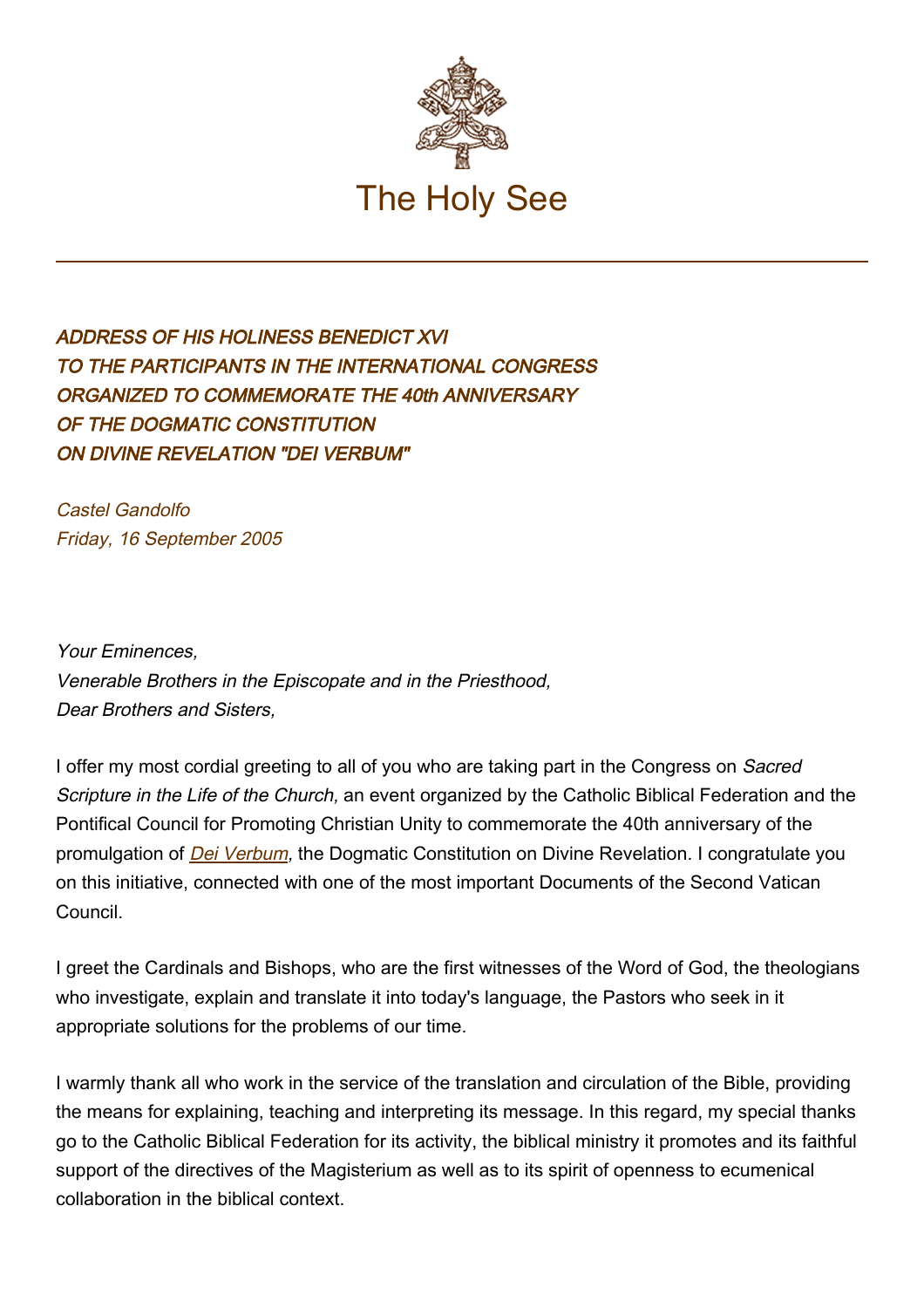I express my deepest joy at the presence at this Congress of "Fraternal Delegates" of the Churches and Ecclesial Communities of East and West, and I greet with cordial respect the representatives who have spoken on behalf of the great world Religions.

The Dogmatic Constitution *[Dei Verbum](http://www.vatican.va/archive/hist_councils/ii_vatican_council/documents/vat-ii_const_19651118_dei-verbum_en.html)*, whose drafting I personally witnessed as a young theologian, taking part in the lively discussions that went with it, begins with a deeply meaningful sentence: "Dei Verbum religiose audiens et fidenter proclamans, Sacrosancta Synodus..." ["Hearing the Word of God with reverence, and proclaiming it with faith, the Sacred Synod..."] (n. 1).

With these words the Council points out a descriptive aspect of the Church: she is a community that listens to and proclaims the Word of God.

The Church does not live on herself but on the Gospel, and in the Gospel always and ever anew finds the directions for her journey. This is a point that every Christian must understand and apply to himself or herself: only those who first listen to the Word can become preachers of it.

Indeed, they must not teach their own wisdom but the wisdom of God, which often appears to be foolishness in the eyes of the world (cf. I Cor 1: 23).

The Church knows well that Christ lives in the Sacred Scriptures. For this very reason - as the Constitution stresses - she has always venerated the divine Scriptures in the same way as she venerates the Body of the Lord (cf. [Dei Verbum](http://www.vatican.va/archive/hist_councils/ii_vatican_council/documents/vat-ii_const_19651118_dei-verbum_en.html), n. 21).

In view of this, St Jerome, cited by the conciliar Document, said that ignorance of the Scriptures is ignorance of Christ (cf. [Dei Verbum](http://www.vatican.va/archive/hist_councils/ii_vatican_council/documents/vat-ii_const_19651118_dei-verbum_en.html), n. 25).

The Church and the Word of God are inseparably linked. The Church lives on the Word of God and the Word of God echoes through the Church, in her teaching and throughout her life (cf. [Dei](http://www.vatican.va/archive/hist_councils/ii_vatican_council/documents/vat-ii_const_19651118_dei-verbum_en.html) [Verbum](http://www.vatican.va/archive/hist_councils/ii_vatican_council/documents/vat-ii_const_19651118_dei-verbum_en.html), n. 8). The Apostle Peter, therefore, reminds us that no prophecy contained in Scripture can be subjected to a personal interpretation. "Prophecy has never been put forward by man's willing it. It is rather that men impelled by the Holy Spirit have spoken under God's influence" (II Pt 1: 20).

We are grateful to God that in recent times, and thanks to the impact made by the Dogmatic Constitution [Dei Verbum](http://www.vatican.va/archive/hist_councils/ii_vatican_council/documents/vat-ii_const_19651118_dei-verbum_en.html), the fundamental importance of the Word of God has been deeply reevaluated. From this has derived a renewal of the Church's life, especially in her preaching, catechesis, theology and spirituality, and even in the ecumenical process. The Church must be constantly renewed and rejuvenated and the Word of God, which never ages and is never depleted, is a privileged means to achieve this goal. Indeed, it is the Word of God, through the Holy Spirit, which always guides us to the whole truth (cf. Jn 16: 13).